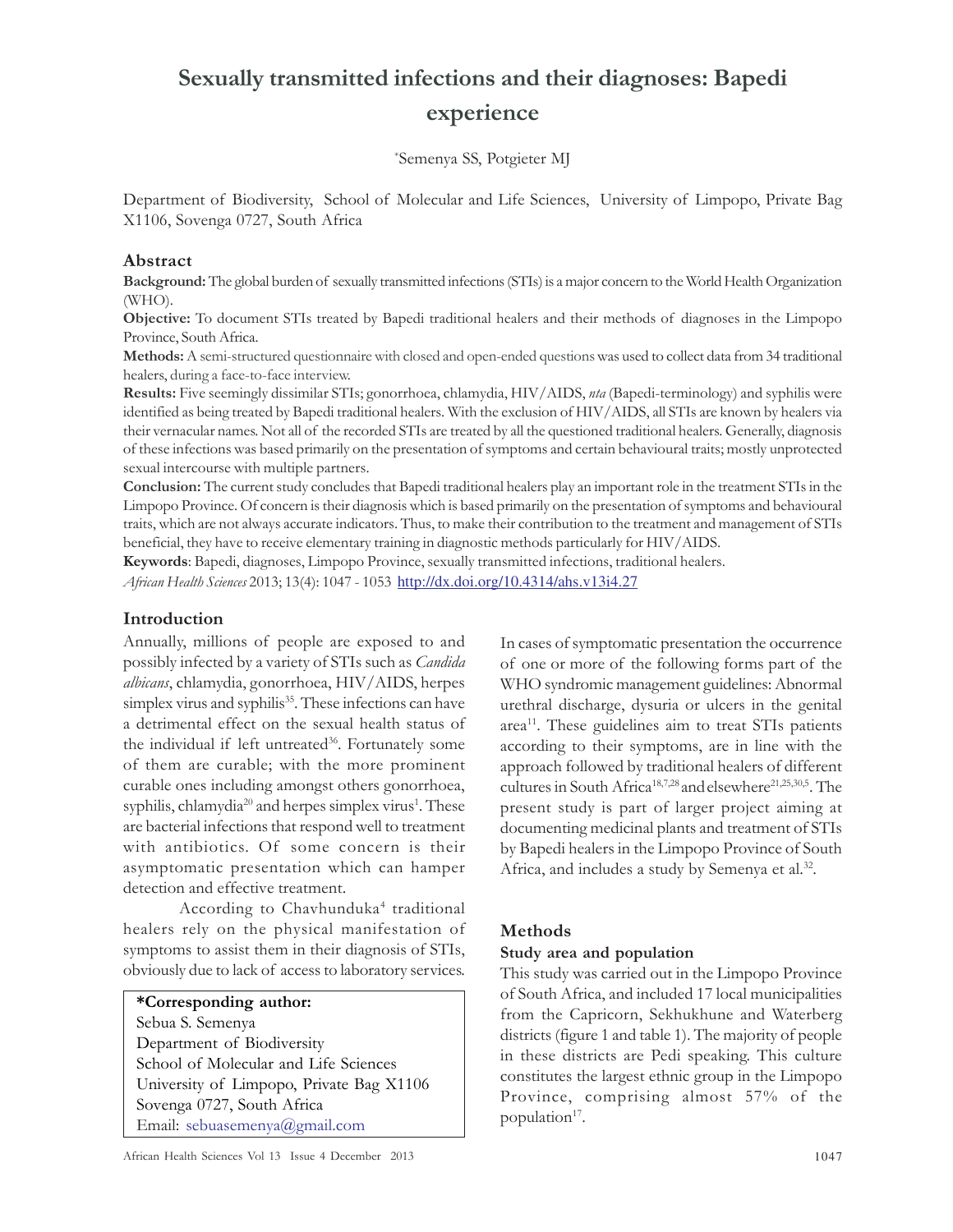

Figure 1: Study area: Capricorn, Waterberg and Sekhukhune districts, Limpopo Province, South Africa. A to Q designates the involved municipalities

| Capricorn district |   | Sekhukhune district |   | Waterberg district |   |
|--------------------|---|---------------------|---|--------------------|---|
| Aganang            | A | Elias Motsoaledi    | F | Bela-Bela          |   |
| Blouberg           | В | Fetakgomo           |   | Lephalale          | М |
| Lepelle-Nkumpi     | C | Groblersdal         | н | Modimolle          | N |
| Molemole           | D | Makhuduthamaga      |   | Mogalakwena        | O |
| Polokwane          | Е | Marble Hall         |   | Mookgophong        |   |
|                    |   | Tubatse             |   | Thabazimbi         |   |

Table 1: Surveyed municipal districts and local municipalities of the Limpopo Province

#### Survey and data collection

A dual purpose reconnaissance survey was first carried out in each local municipality to: (i) obtain permission to conduct this study within the area of jurisdiction and (ii) also to meet with the traditional healers to request them to participate in the study<sup>31</sup>. Data was collected during first half of 2011 using a semi structured questionnaire with closed and openended questions, during a face-to-face interview.

 In each local municipality two traditional healers were randomly selected and the objective of the study was explained in Sepedi, the local dialect. Interviews were designed to gather data on the type of STIs treated by Bapedi traditional healers and their methods of diagnoses.

## Results

#### Sexually transmitted infections treated

The current study indicated that five STIs are treated by Bapedi traditional healers. These include gonorrhoea, chlamydia, HIV/AIDS, nta (Bapediterminology) and syphilis. With exclusion of HIV/ AIDS; traditional healers know these STIs with their vernacular names. For instance gonorrhoea is known as drop in Pedi culture, chlamydia as khutlega, and syphilis as tshofela.

Not all five STIs are treated by all interviewed healers. In fact none of the traditional healers from a single municipality indicated that they treat all five-listed STIs. Two healers from the Elias Motsoaledi municipality treat four of the five STIs, except syphilis. Traditional healers from the Capricorn district treated only gonorrhoea and chlamydia; whilst those from the Sekhukhune district treat all the infections among them, and in the Waterberg district the focus was on chlamydia, gonorrhoea and HIV/ AIDS.

#### Diagnosis of sexually transmitted infections

Generally, diagnoses of STIs by the questioned traditional healers were primarily based on the symptomatic presentation and certain behavioural traits. Before commencement of the treatment, Bapedi healers closely observe the condition of their patient and request information about prevailing symptoms.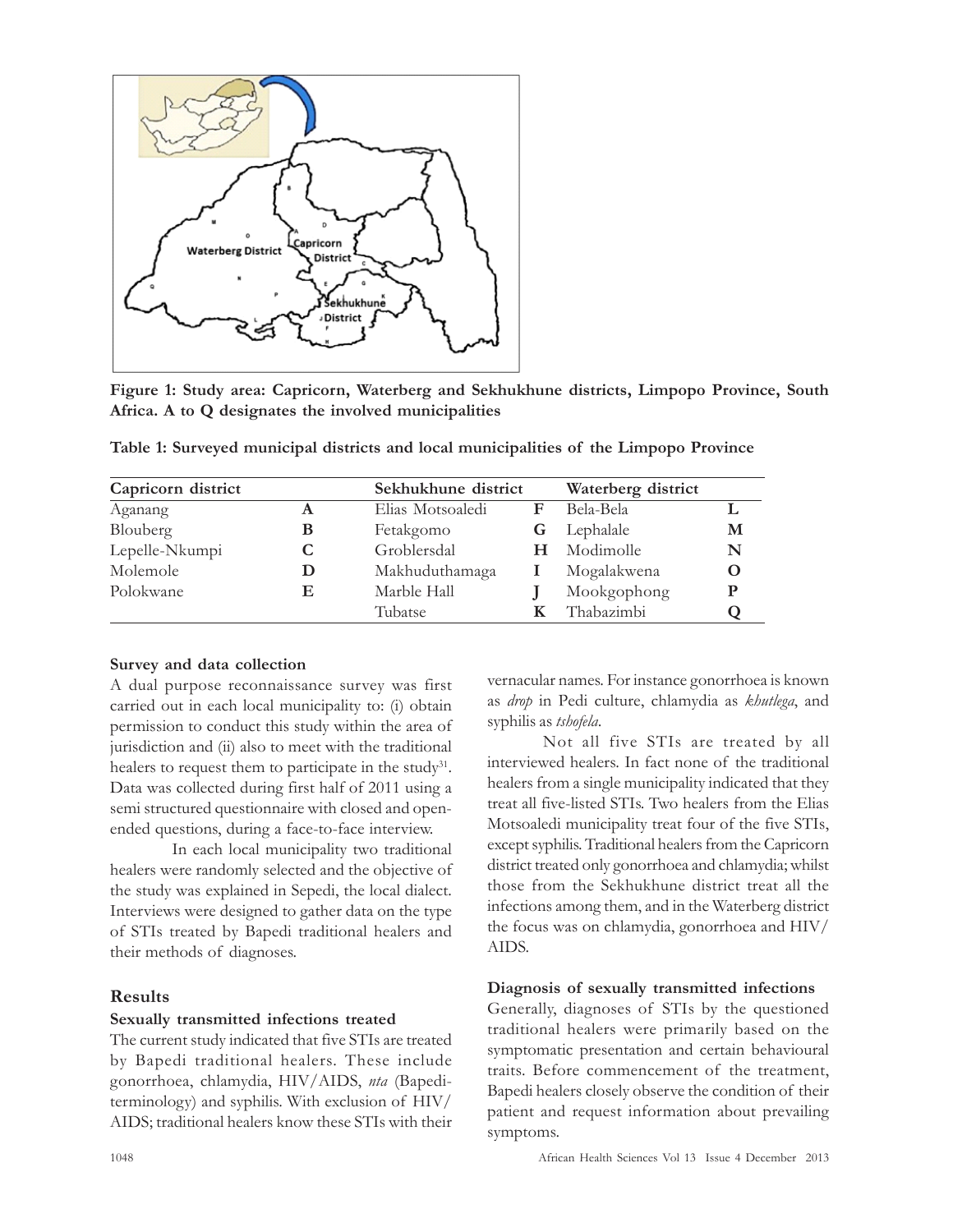All traditional healers in the studied districts treated gonorrhoea. These healers mentioned that behaviour such as unprotected sexual intercourse with many partners or an infected partner will result in being infected. The only symptomatic presentation used during the diagnosis was the presence of a smelly urethral discharge (traditionally referred to as drops of smelly sperm).

None of the healers from the Capricorn district treated HIV/AIDS. Therefore information regarding this infection was obtained only from healers residing in Sekhukhune and Waterberg districts. Only one traditional healer from Modimolle municipality (Waterberg districts) indicated exposure to contaminated blood (blood of person who sleeps around with multiple partners-Bapedi terminology) as a source of infection. The remainder identified sexual intercourse with the partner of a person who died from HIV/AIDS as the leading cause of contracting this infection. Coloured (green) ligaments, feeling of dizziness on hot days, prolonged flu-like symptoms and sudden and dramatic weight loss (wasting syndrome) were used as diagnosis criterion. Overwhelming support was observed for the occurrence of sudden and dramatic weight loss, which was, according to the healers, positively associated with HIV/AIDS.

Chlamydia was only treated by healers from five local municipalities (Blouberg, Lepelle-Nkumpi, Polokwane, Elias Motsoaledi and Lephalale). Seven of the nine traditional healers who treated this infection mentioned that their patients had an abnormal gait ("stretch legs when walking") as well as an inability to urinate. Exposure to blood seems to play an important role in contracting this infection, as unprotected sexual intercourse with menstruating partners or one who just terminated her pregnancy was clearly indicated as a risk factor.

Information regarding the identification of nta (Bapedi- terminology) is lacking as only one traditional healer from the Elias Motsoaledi municipality treats it. Unprotected sexual intercourse with many partners was given as the reason for infection. A similar situation occurred regarding syphilis. Only one traditional healer from the Groblersdal municipality treats this infection. Once again unprotected sexual intercourse with many partners was a key factor in identification of the infection. However, this behavioural trait was complemented by the presence of a measle-like rash on the genitals.

# **Discussion**

#### Sexually transmitted infections treated

With the exclusion of *nta* which we couldn't establish its western medicinal term due to limited information, all STIs (gonorrhoea, chlamydia, HIV/AIDS and syphilis) treated by Bapedi are common amongst healers of other ethnic groups in South Africa. For instance, they are also treated by VhaVenda traditional healers residing in the far northern part of the Limpopo Province23,24 . Furthermore, various studies focusing on the Zulu cultures<sup>22,28</sup> clearly indicated that Zulu traditional healers in KwaZulu-Natal Province treat these STIs. Their treatment is not restricted to the South African traditional healers; as they are common among the traditional health practitioner residing in other African countries such as Zambia<sup>2</sup>,  $Morocco<sup>19</sup>, Zimbabwe<sup>13</sup>, Malawi<sup>37</sup>, and elsewhere<sup>10</sup>.$ Interestingly, all these studies also observed that STIs are traditionally known by vernacular names. In the current study local names, were often descriptive of the symptom/s rather than a specific infection. For instance nta alludes to the fact that an infected patient mostly feels discomfort in their blood veins, mostly around the genitals parts.

The treatment of the above mentioned STIs by Bapedi healers might be due to multifaceted factors including the belief that their clients have in their prescriptions, and or the efficacy of their medicine. For example a comprehensive community survey conducted by Peltzer<sup>29</sup> found among rural adult South Africans that, of those who reported to have had one or more of curable STIs including chlamydia, gonorrhoea and syphilis; in the past 12 months, 36% had consulted traditional healers for treatment. Another possible reason for treatment of these STIs by healers in the present study might be due to the comfortability of their patients during treatment. For instance prior diagnosis, Bapedi healers spend much time listening to their patients and discussing the causes of the infections, and other issues not related to the treatment including family matters; these factors are often lacking in the local contemporary health facilities. Some of the traditional healers in the current study went extra miles to accommodate their patients in their own house for treatment of STIs, until they are completely healed. This might also make the patient feel accepted and well taken care of, thus prefer healers service for STIs.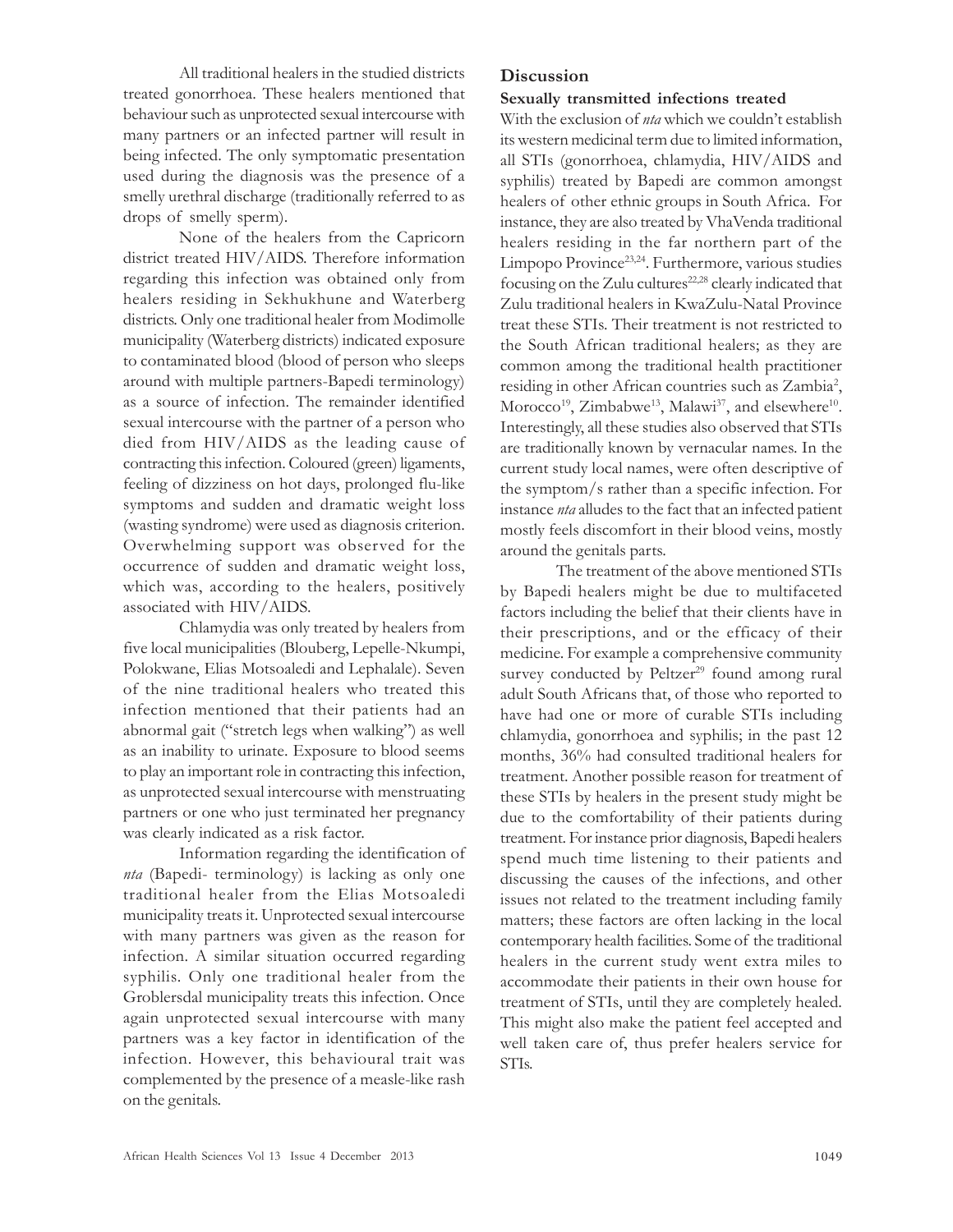#### Diagnosis of sexually transmitted infections

Like other traditional healers in South Africa, other African countries, and elsewhere, diagnosis of STIs (chlamydia, HIV/AIDS, gonorrhoea, nta and syphilis) by Bapedi was primarily based on the symptomatic presentation and certain behavioural traits. Although all healers indicated that they use unprotected sexual intercourse with an infected person in combination with a smelly urethral discharge to identify gonorrhoea. Their majority (73%) rated unprotected sexual intercourse with multiple partners in combination with a smelly urethral discharge as of greater importance in the identification process. Traditional diagnosis of gonorrhoea using urethral discharge by Bapedi healers is not a new finding as was also noted by Mulaudzi and Makhubela-Nkondo<sup>24</sup> for VhaVenda traditional healers. Similar finding were reported in Chiawa rural area located in south of Lusaka, Zambia<sup>2</sup> . It worth noting that the treatment of gonorrhoea via syndromic algorithms for urethral discharge is recognise by WHO, and has been reported by Gergen et al.<sup>9</sup> to be largely successful in males. Use of unprotected sexual intercourse, either with an infected person or with multiple partners, by Bapedi as part of the identification process of gonorrhoea was expected, as many initiatives in the media promote the use of condoms as a protective means. This finding calls for an urgent need to incorporate Bapedi healers in the STIs control activities in the Limpopo Province, and encourage their role in promoting safer sexual behaviour and a healthy lifestyle.

Likewise, most healers agreed that unprotected sexual intercourse with an infected person or the partner of a person who died of HIV/ AIDS would increase the likelihood of being infected. Coloured (green) ligaments, feeling of dizziness on hot days, prolonged flu-like symptoms and sudden and dramatic weight loss, were the most commonly used diagnostic criteria; these symptoms are associated with HIV/AIDS<sup>14</sup>, but are not reliable for identification of this pandemic. These symptoms seems to be a commonly used as part of HIV/ AIDS identification in the traditional primary health care sectors. They are also employed by healers of other ethnic groups in South Africa<sup>33</sup> and Tanzania<sup>15</sup>. However, amongst Bapedi healers, sudden and dramatic weight loss was the only consistent symptom, which were a huge disappointment. This disappointment stems from the fact that firstly many HIV/AIDS symptoms exist, as such, it is difficult to understand why healers would mostly base the

diagnosis on a single symptom, and secondly, the fact that weight loss can result from any number of conditions, but not limited to HIV/AIDS<sup>32</sup>. This finding is a clear indication that some of the Bapedi traditional healers are not well informed about HIV/ AIDS; it well known that the only way to know your HIV/AIDS status is to get yourself tested at the modern health care facilities such hospitals and clinics. In this regard, collaboration between these healers and local biomedical health providers is essential. Traditional healers in the present study should be advised to refer their patients to modern health care facilities for accurate diagnosis prior treatment.

Chlamydia was less often treated and only five of the 17 municipalities had traditional healers who treated it. General agreement has it that sexual intercourse with either a menstruating woman or a woman pregnant with another mans' child will result in contracting this disease. Abnormal gait and an inability to urinate in patients were used as a diagnosis. In contrast, the decision to treat patients for possible chlamydial infection by traditional healers residing in the Antananarivo region of Madagascar, was tak-en due to the fact that patients complained of 'feel-ing something unusual' in their genital<sup>30</sup>. However, traditional healers residing in Kilombero and Ulanga districts, Tanzania, first asks the patient about the complaints, and then examines body signs; unfortunately no specific signs were reported<sup>8</sup>. Furthermore, if healers are still not sure about the problem, they perform a 'ramli' with a chicken (patients have to bring a chicken for the consultation of the oracle). The chicken is killed and then carefully examined during an autopsy for any abnormal and pathological features which are connected with the problem of the patient. Indeed as noted by Neba<sup>26</sup> and Darshan and Bestus<sup>6</sup>, traditional methods of diagnosing diseases are very complex and complicated. Thus sometimes questionable and or difficult to understand or make sense of them. Identification of chlamydia by Bapedi traditional healers via abnormal gait and an inability to urinate is dubious; firstly these can results from a number of problems but not limited to chlamydia3,27, and secondly it well known that chlamydial symptoms do not occur that frequently at all, or at least not to any observable level<sup>16,34</sup>.

Nta and syphilis were exclusively treated by traditional healers from the Sekhukhune district, perhaps due to their prevalence in this district.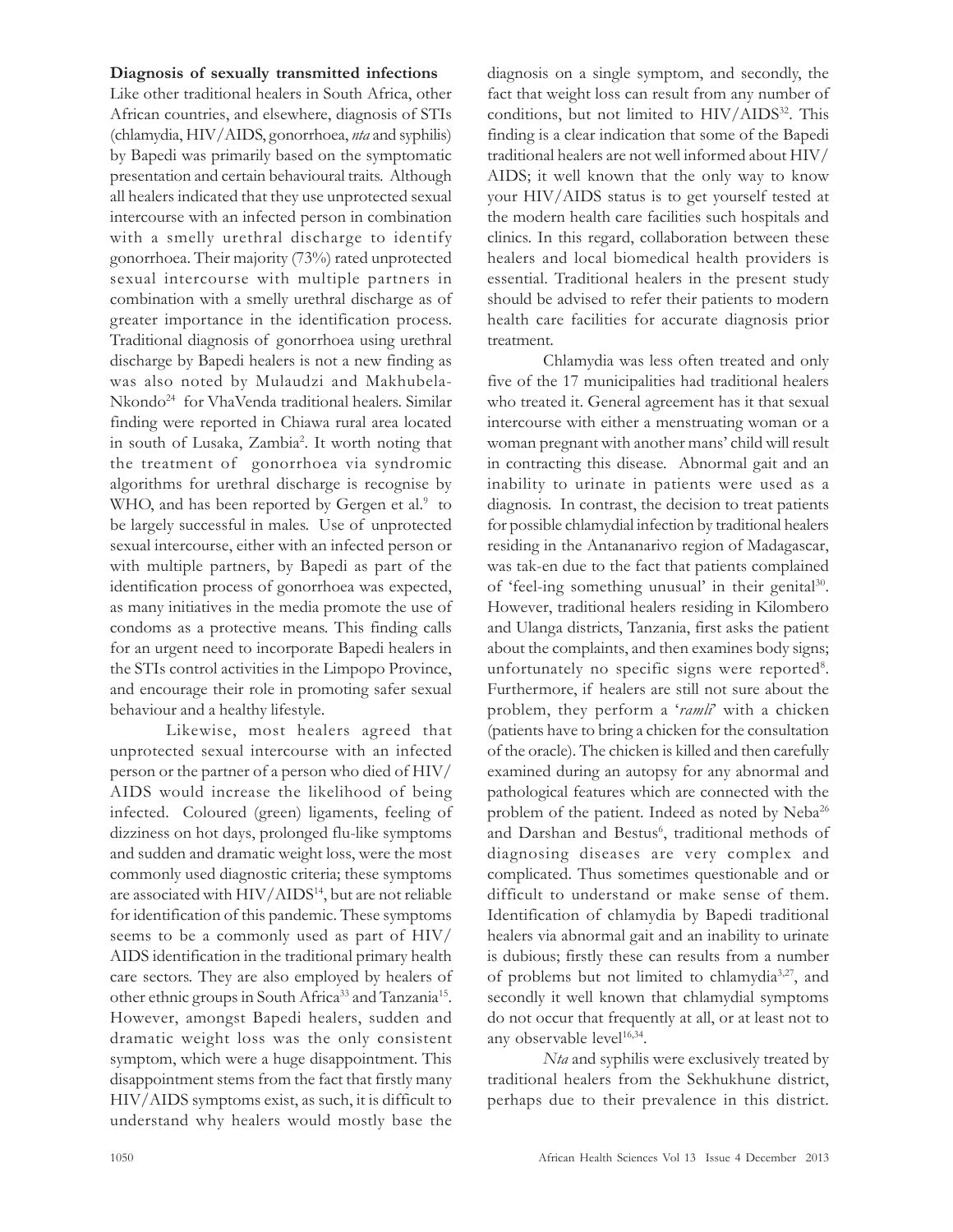Unprotected sexual intercourse with many partners was used as a means of identifying *nta*, with no accompanying symptoms mentioned.

Unprotected sexual intercourse with multiple partners was also used in the identification of syphilis, in addition to this it was mentioned that patients had many measle-like rash on their genitals. This diagnostic criterion is contrary to that employed by traditional healer in Zambia, who usually uses genital sores and rarely skin rashes to identify syphilis<sup>2</sup>. However, it is very difficult to say with certainty what is meant with "measles" on their genitals, in the present study. The fact that it seems to be confined to the genital area creates more confusion; at least a skin rash as used by Zambian healers, does appear during the secondary stage of syphilis<sup>12</sup>. This skin rash appears all over the body, is painless and does not itch. As a result of this, there is a possibility that both the Bapedi traditional healers and patient could have overlooked it, simply because healers, in the case of an STI, would not necessarily associate a rash on other body parts with an STI, and the patient, due to a lack of discomfort, might not mention it<sup>32</sup>. Consequently traditional healers might prescribe the wrong medication.

## Conclusion

The current study indicated that Bapedi traditional healers play an important role in the treatment STIs such as gonorrhoea, chlamydia, HIV/AIDS, nta and syphilis. Of concern is their diagnosis which is based primarily on the presentation of symptoms and certain behavioural traits, which are not always accurate indicators. Thus, to make their contribution to the treatment and management of STIs beneficial, they have to be given elementary training in diagnostic methods particularly for HIV/AIDS. The present study further indicated that most interviewed healers use unprotected sexual intercourse to diagnose STIs. Consequently, it would be imperative to take advantage of this, and incorporate them in STIs control actions, and ensure condom availability at their consultation places; to dispense them to their clients. They could further play an important role in encouraging safer sexual behaviour to these clients.

## Acknowledgements

The authors are grateful to the traditional healers in the study area for sharing their knowledge on herbal medicine.

## References

- 1. Bhengraj AR, Dar SA, Talwar GP, Mittal A. Potential of a novel polyherbal formulation BASANT for prevention of Chlamydia trachomatis infection 2008.
- 2. Bond V, Ndubani P. Diseases associated with sexual intercourse in Chiawa, rural Zambia. Social Science and Medicine 1997; 44: 1211–1220.
- 3. Brooke SMD. Gait and balance disorders in older adults. American Family Physician 2010; 82: 61–68.
- 4. Chavhunduka G. Traditional Medicine in modern Zimbabwe; UZ Publications, Harare 1994.
- 5. Chigora P, Masocha R, Mutenheri F. The role of indigenous medicinal knowledge (IMK) in the treatment of ailments in rural Zimbabwe: The case of Mutirikwi Communal Lands. Journal of Sustainable Development in Africa 2007; 9: 1509–1520.
- 6. Darshan S, Bestus H. Vitality, health and cultural diversity. Compas Newsletter for Endogenous Development 2000 3: 4–7.
- 7. De Wet H, Nzama VN, Van Vuuren S.F. Medicinal plants used for the treatment of sexually transmitted infections by lay people in northern Maputaland, KwaZulu-Natal Province, South Africa. South African Journal of Botany 2012; 78: 12–20.
- 8. Gessler MC, Msuya ED, Nkunya MHH, Schar A, Heinrich M, Tanner M. Traditional healers in Tanzania: Socio-cultural profile and three short portraits. Journal of Ethnopharmacology 1995; 48: 145-160.
- 9. Gergen C, Wilkins V, Ragunathan P, Walsh J. When is syndromic management of sexually transmitted diseases useful? An analysis of the literature. WHO, Genera 2000.
- 10. Hossan MDS, Hanif A, Agarwala B, Sarwar MDS, Karim M, Taufiq-Ur-Rahman M, Jahan R, Rahmatullah M. Traditional Use of Medicinal Plants in Bangladesh to Treat Urinary Tract Infections and Sexually Transmitted Diseases. Ethnobotany Research and Applications 2010; 8: 061– 074.
- 11. Johnson LF, Dorrington RE, Bradshaw D, Coetzee DJ. The effect of syndromic management interventions on the prevalence of sexually transmitted infections in South Africa. Sexual and Reproductive Healthcare 2011; 2: 13– 20.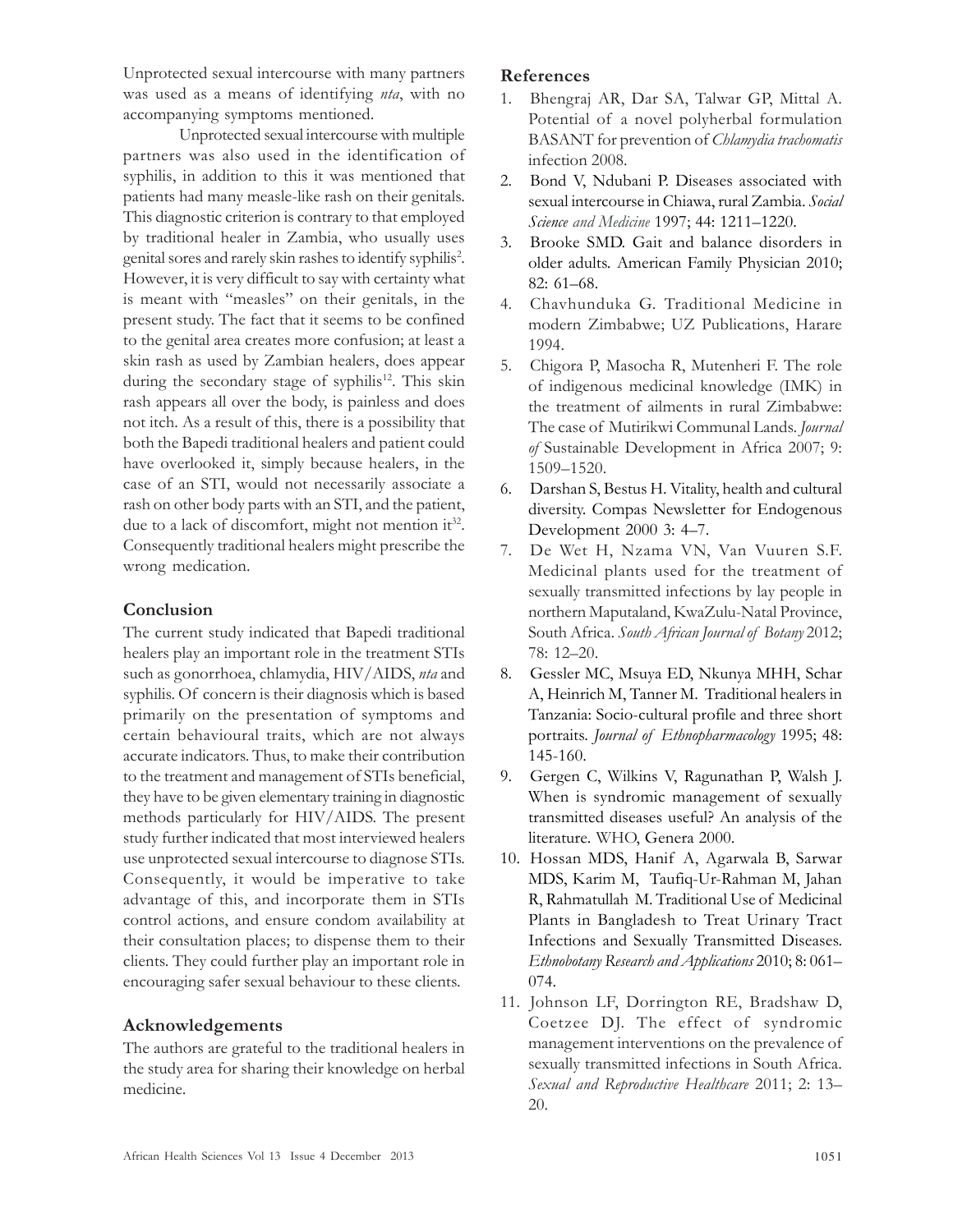- 12. Jones RE, Lopez KH. Sexually transmitted diseases. In: Jones, R.E. and Lopez, K.H. (eds). Human Reproductive Biology 3rd edition. Academic Press, Burlington MA 2006; Pp. 496– 499.
- 13. Kambizi L, Afolayan AJ. An ethnobotanical study of plants used for the treatment of sexually transmitted diseases (njohera) in Guruve District, Zimbabwe. Journal of Ethnopharmacology 2001; 77: 5–9.
- 14. Kapusnik-Uner JE. Human immunodeficiency virus (HIV) and acquired immunodeficiency syndrome (AIDS). In: Herfindal, E.T. and Gourley, D.R. (eds). Textbook of Therapeutics – drug and diseases management. Williams and Wilkins, Baltimore 1996; Pp. 1405–1425.
- 15. Kayombo EJ, Uiso FC, Mbwambo ZH, Mahunnah RL, Moshi MJ, Mgonda YH. Experience of initiating collaboration of traditional healers in managing HIV and AIDS in Tanzania. Journal of Ethnobiology and Ethnomedicine 2007; 3:1–9.
- 16. Lee HH, Burczak JD, Muldoon S, Leckie G, Chernesky MA, Schachter J, Andrews WW, Stamm WE. Diagnosis of Chlamydia trachomatis genitourinary infection in women by ligase chain reaction assay of urine. Lancet 1995; 345: 213-16.
- 17. Lodge T. Provincial government and state authority in South Africa. Journal of Southern African Studies 2005; 31: 748–749.
- 18. Mabogo DEN. The ethnobotany of the Vha-Venda. M.Sc. Dissertation. University of Pretoria, Pretoria 1990.
- 19. Manhart LE, Dialmy A, Ryan CA, Mahjour J. Sexually transmitted diseases in Morocco: gender influences on prevention and health care seeking behaviour. Social Science and Medicine 2000; 50: 1369–1383.
- 20. Mårdh P.A. How idespread are STDs? Need for improvement in surveillance systems, interpretation of test results and screening programs, as exemplified by genital chlamydial infection. Reviews in Gynaecological Practice 2004; 4: 141–147.
- 21. Marshal N T. Searching for a Cure: Conservation of Medicinal Wildlife Resources in East and Southern Africa, Longman Private Limited, London 1997.
- 22. Mngqundaniso N, Peltzer K. Traditional healers and nurses: A qualitative study on their role on sexually transmitted infections including HIV and

AIDS in KwaZulu-Natal, South Africa. African Journal of Traditional, Complementary and Alternative Medicines 2008; 5: 380–386.

- 23. Mulaudzi FM. Attitudes, beliefs and practices of the Vhavenda in sexually transmitted diseases. African Journal of Indigenous Knowledge Systems 2005; 4: 323–339.
- 24. Mulaudzi FM, Makhubela-Nkondo ON. Indigenous healers' beliefs and practices concerning sexually transmitted diseases. Curationis 2006; 29: 46–53.
- 25. Ndubani P, Hojer B. Traditional healers and the treatment of sexually transmitted illnesses in rural Zambia. Journal of Ethnopharmacology 1999; 67: 15–25.
- 26. Neba NN. Traditional Health Care System and Challenges in Developing Ethnopharmacology in Africa: Example of Oku, Cameroon. Ethnomedicine 2011; 5: 133–139.
- 27. Ntziora F, Alevizopoulos A, Konstantopoulos K, Kanellopoulou S, Bougas D, Stravodimos K AsepticMeningitis with Urinary Retention: A Case Report 2011; doi:10.1155/2011/741621.
- 28. Peltzer K, Mngqundaniso N, Petros G. HIV/ AIDS/TB knowledge, beliefs and practices of traditional healers in KwaZulu-Natal, South Africa. AIDS Care 2006; 18: 608–613.
- 29. Peltzer K. HIV/AIDS/STI knowledge, attitudes, beliefs and behaviours in a rural South African adult population. South African Journal of Psychology 2003; 33: 250–260.
- 30. Ramihantaniariyo H, Ramambazafy RF, Quansah N. Medicinal plant use in reproductive health disorders. Ethnobotany Research and Applications 2003; 1: 39–42.
- 31. Semenya S, Potgieter MJ, Erasmus LJC. Ethnobotanical survey of medicinal plants used by Bapedi traditional healers to treat diabetes mellitus in the Limpopo Province, South Africa. Journal of Ethnopharmacology 2012; 141: 440–445.
- 32. Semenya SS, Potgieter MJ, Erasmus LJC. Bapedi phytomedicine and their use in the treatment of sexually transmitted infections in Limpopo Province, South Africa. African Journal of Pharmacy and Pharmacology 2013 7: 250-262.
- 33. Walwyn DRA, Maitshotlo B. The role of South African traditional health practitioners in the treatment of HIV/AIDS; A study of their practices and use of herbal medicines. South African Journal of HIV Medicine 2010; 11: 11– 17.